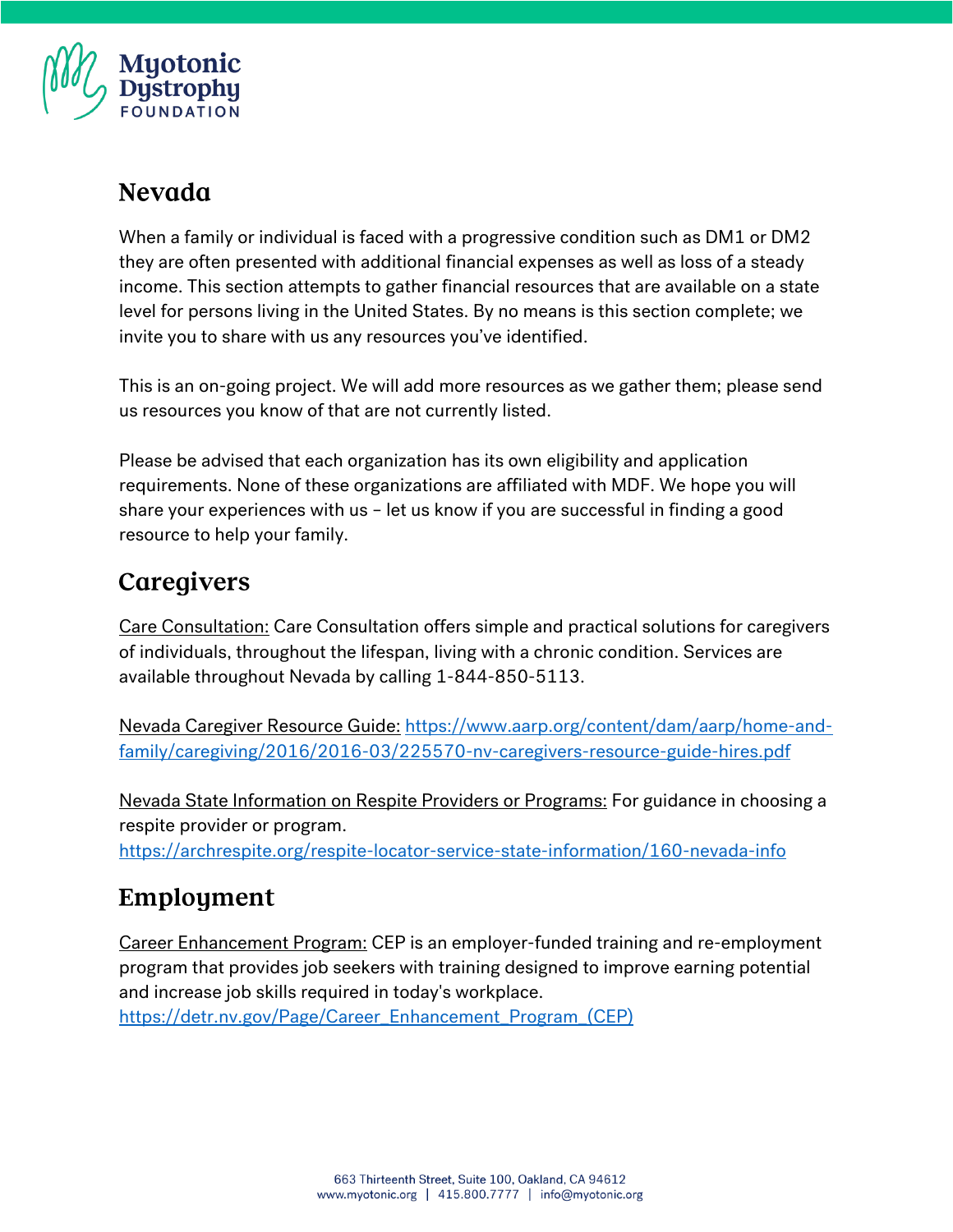

Jobs and Day Training: Jobs and Day Training (JDT) assists individuals in obtaining meaningful employment and living skills to help them achieve community inclusion, independence, and productivity.<http://adsd.nv.gov/Programs/Intellectual/JDT/JDT/>

Nevada Career Opportunities: Here you will find information about employment opportunities available in public service with the State of Nevada.<http://nvjobs.nv.gov/>

New Employees of Nevada: NEON is a program designed to help mandatory TANF participants, possessing various degrees of job readiness and experience, and gain fulfilling employment.

https://dwss.nv.gov/Home/Features/Employment\_\_Support\_Services/

### **Financial Resources**

Energy Assistance Program: The Energy Assistance Program (EAP) provides a supplement to assist qualifying low-income Nevadans with the cost of home energy, ensuring that these residents can weather the extreme heat and cold during summer and winter. [https://dwss.nv.gov/Energy/1\\_Energy\\_Assistance/](https://dwss.nv.gov/Energy/1_Energy_Assistance/)

Free Tax Return Preparation: The Volunteer Income Tax Assistance (VITA) program offers free tax help to people who generally make \$52,000 or less, persons with disabilities, and limited English-speaking taxpayers who need assistance in preparing their own tax returns. IRS-certified volunteers provide free basic income tax return preparation with electronic filing to qualified individuals.

<https://www.irs.gov/individuals/free-tax-return-preparation-for-you-by-volunteers>

Temporary Assistance for Needy Families: This time-limited cash assistance program aims to help families in need care for their children in their own home, reduce dependency by promoting job preparation, reduce out-of-wedlock pregnancies and encourage the formation and maintenance of two-parent families. [https://dwss.nv.gov/TANF/TANF\\_FAQ/](https://dwss.nv.gov/TANF/TANF_FAQ/)

#### Food/Nutrition

Child and Adult Care Food Program: USDA's Child and Adult Care Food Program plays a vital role in improving the quality of day care and making it more affordable for many lowincome families.<http://agri.nv.gov/Food/CACFP/>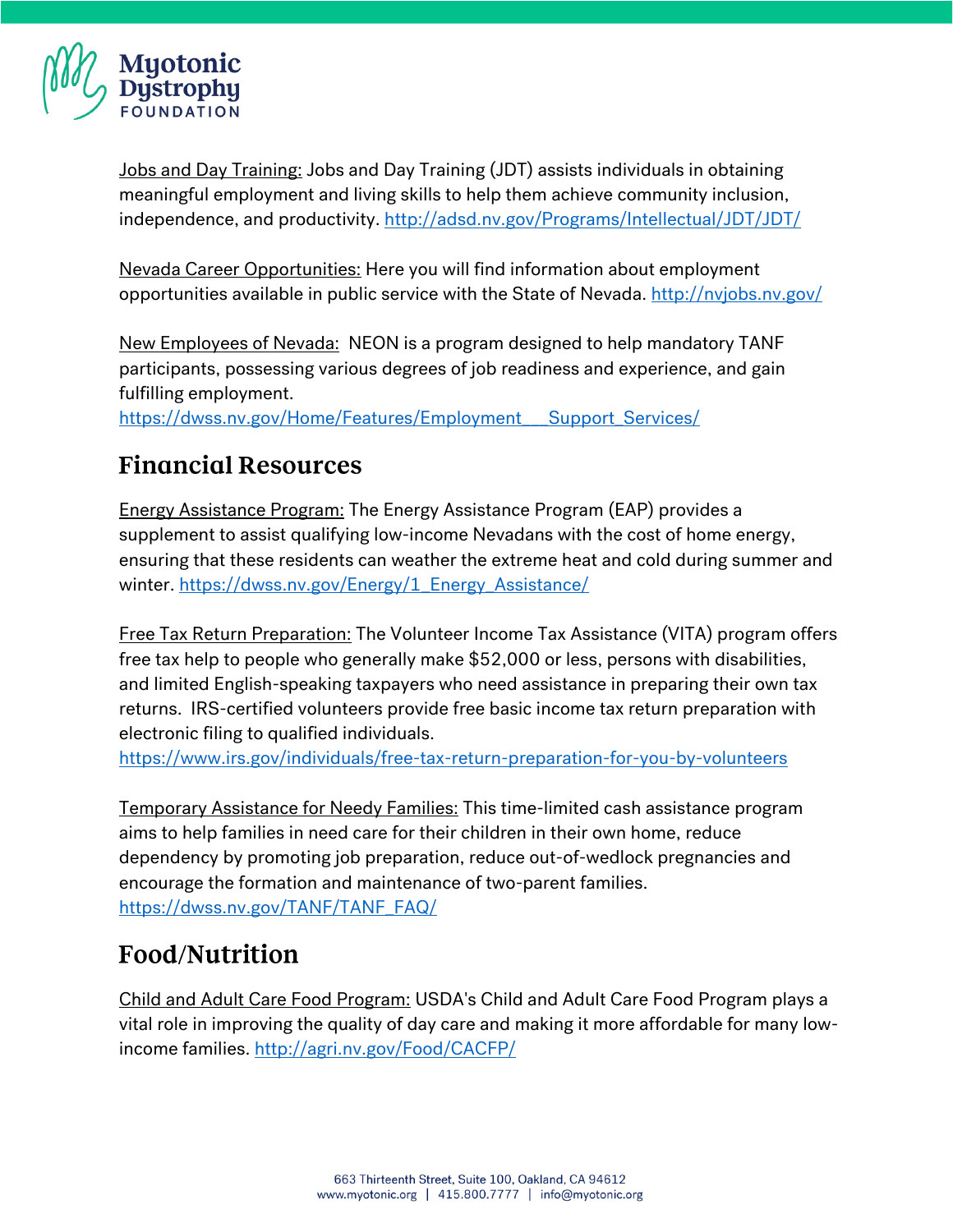

Child Nutrition Commodity Support: The program provides basic and processed commodity foods for the following: National School Lunch Program (NSLP), School Breakfast Program (SBP), and the Summer Food Service Program (SFSP). [http://agri.nv.gov/Food/Child\\_Nutrition\\_Commodity\\_Support/CNCS-](http://agri.nv.gov/Food/Child_Nutrition_Commodity_Support/CNCS-Child_Nutrition_Commodity_Support/)[Child\\_Nutrition\\_Commodity\\_Support/](http://agri.nv.gov/Food/Child_Nutrition_Commodity_Support/CNCS-Child_Nutrition_Commodity_Support/)

The Emergency Food Assistance Program: The TEFAP provides non-profit distribution sites with commodities for redistribution to low-income families. This food is for household consumption and is free, but recipients must meet state and federal guidelines. Soup kitchens and other non-profit organizations that prepare and serve meals for needy individuals can also receive food at no cost. [http://agri.nv.gov/Food/The\\_Emergency\\_Food\\_Assistance\\_Program/TEFAP-](http://agri.nv.gov/Food/The_Emergency_Food_Assistance_Program/TEFAP-Emergency_Food_Assistance_Program/)[Emergency\\_Food\\_Assistance\\_Program/](http://agri.nv.gov/Food/The_Emergency_Food_Assistance_Program/TEFAP-Emergency_Food_Assistance_Program/)

### Housing

CARES Housing Assistance Program: This service can help families affected by COVID19 who need help with rent.<https://nvrural.org/renter-services/covid/>

Home at Last: The Home At Last™ team works every day to connect Nevadans with affordable housing solutions that are right for them.<https://nvrural.org/home-at-last/>

Public Housing and Housing Choice Vouchers: To apply for either type of help, visit your local Public Housing Agency (PHA). [https://www.hud.gov/sites/dfiles/PIH/documents/PHA\\_Contact\\_Report\\_NV.pdf](https://www.hud.gov/sites/dfiles/PIH/documents/PHA_Contact_Report_NV.pdf)

Subsidized Apartments: HUD helps apartment owners offer reduced rents to low-income tenants. To apply, contact or visit the management office of each apartment building that interests you. [https://resources.hud.gov/#](https://resources.hud.gov/)

# Living with a Disability/Elderly

Aging and Disability Resource Centers: The mission of Nevada Care Connection is to streamline access to services and ensure that Nevadans receive individualized care that meets their needs.<http://adsd.nv.gov/Programs/Seniors/ADRC/ADRCProgram/>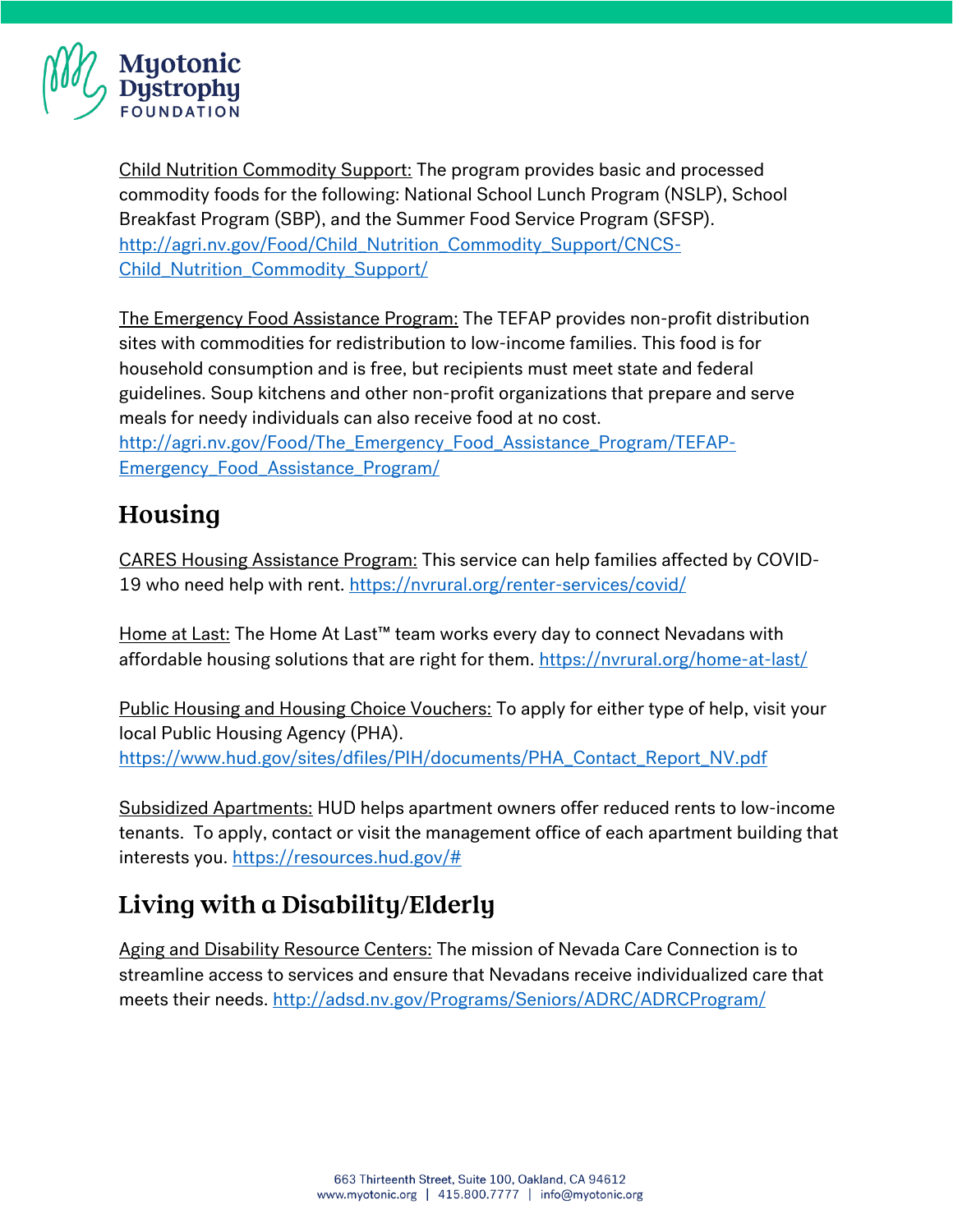

Community Options Program for the Elderly (COPE): The Nevada Aging and Disability Services Division's Community Service Options Program for the Elderly (COPE) provides non-medical services to older persons to help them maintain independence in their own homes as an alternative to nursing home placement. [http://adsd.nv.gov/Programs/Seniors/COPE/COPE\\_Prog/](http://adsd.nv.gov/Programs/Seniors/COPE/COPE_Prog/)

Home and Community Based Services (HCBS) Waiver for the Frail Elderly (FE): The Nevada Aging and Disability Services Division's Home and Community Based Services (HCBS) Waiver for the Frail Elderly (FE) provides community-based, in home services to enable the frail and elderly to remain in their own homes and avoid placement in a longterm care facility. [http://adsd.nv.gov/Programs/Seniors/HCBS\\_\(FE\)/HCBS\\_\(FE\)/](http://adsd.nv.gov/Programs/Seniors/HCBS_(FE)/HCBS_(FE)/)

Personal Assistance Services: The Personal Assistance Services (PAS) Program provides community-based, in home services to enable adult persons with severe physical disabilities to remain in their own homes and avoid placement in a long-term care facility. [http://adsd.nv.gov/Programs/Seniors/PersAsstSvcs/PAS\\_Prog/](http://adsd.nv.gov/Programs/Seniors/PersAsstSvcs/PAS_Prog/)

Waiver for Person's with Physical Disabilities: Waiver services are provided to individuals with a physical disability who, without waiver services, would require institutional care in a nursing facility within thirty days.

[http://adsd.nv.gov/Programs/Seniors/PD\\_Waiver/Waiver\\_for\\_Person%E2%80%99s\\_wit](http://adsd.nv.gov/Programs/Seniors/PD_Waiver/Waiver_for_Person%E2%80%99s_with_Physical_Disabilities_(PD)/) [h\\_Physical\\_Disabilities\\_\(PD\)/](http://adsd.nv.gov/Programs/Seniors/PD_Waiver/Waiver_for_Person%E2%80%99s_with_Physical_Disabilities_(PD)/)

# Medical/Health-Related

Disability Rx Program: The Disability Rx Program is a state pharmaceutical assistance program for low-income seniors and persons with disabilities who are Medicare eligible and do not qualify for other services/programs, such as Extra Help or Medicaid. <http://adsd.nv.gov/Programs/Physical/DisabilityRx/DisabilityRx/>

Nevada Medicaid: Medicaid provides health care coverage for many people including low income families with children whose family income is at or below 133% percent of poverty, Supplemental Security Income (SSI) recipients, certain Medicare beneficiaries, and recipients of adoption assistance, foster care and some children aging out of foster care.

[https://dwss.nv.gov/uploadedFiles/dwssnvgov/content/Home/Features/Peace\\_of\\_Mind\\_](https://dwss.nv.gov/uploadedFiles/dwssnvgov/content/Home/Features/Peace_of_Mind_brochure.pdf) [brochure.pdf](https://dwss.nv.gov/uploadedFiles/dwssnvgov/content/Home/Features/Peace_of_Mind_brochure.pdf)